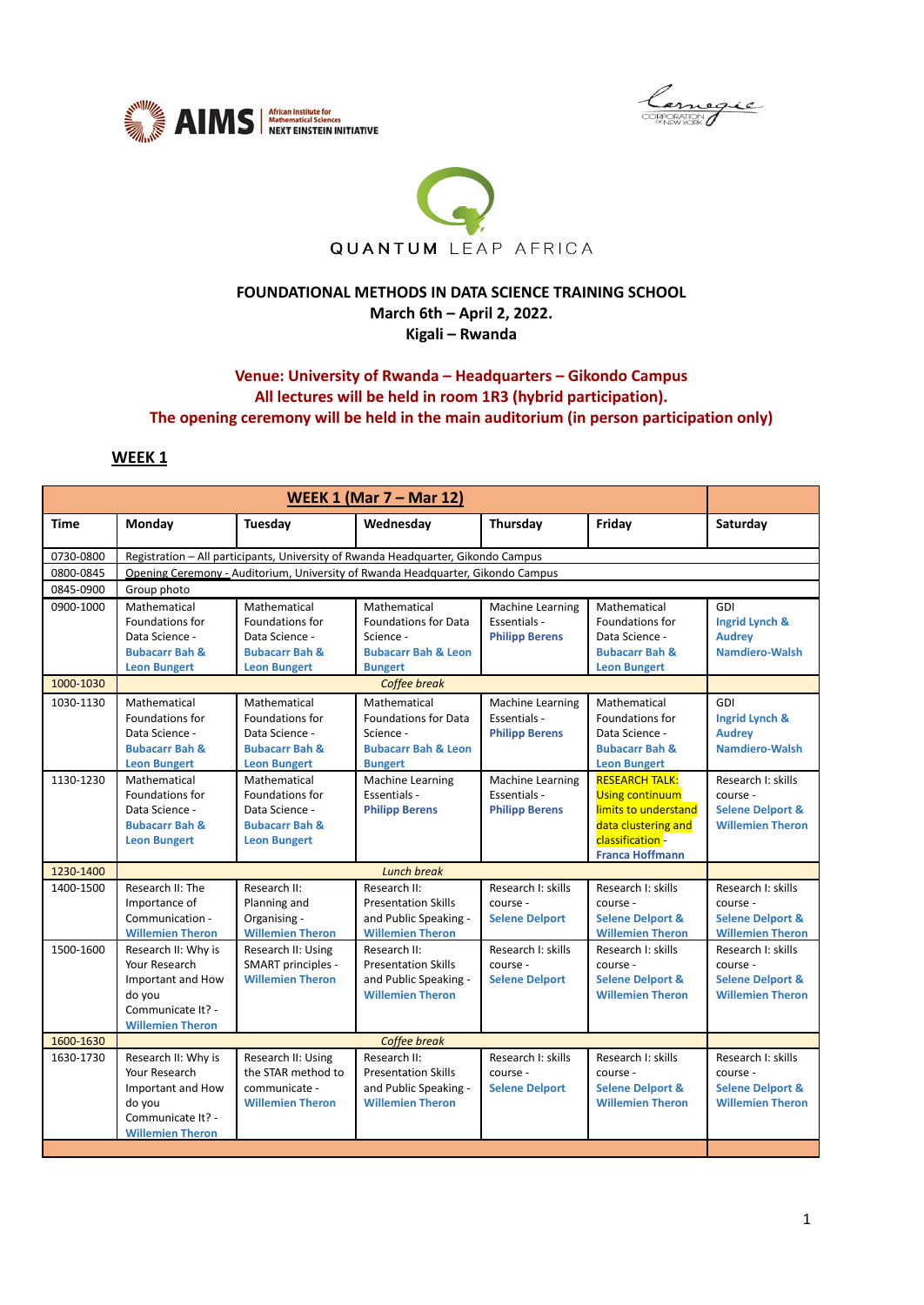





# **WEEK 2**

| <b>WEEK 2 (Mar 14-Mar 19)</b> |                                                                                                                                                                                  |                                                                                           |                                                                                                                                            |                                                                                           |                                                                                           |                            |  |
|-------------------------------|----------------------------------------------------------------------------------------------------------------------------------------------------------------------------------|-------------------------------------------------------------------------------------------|--------------------------------------------------------------------------------------------------------------------------------------------|-------------------------------------------------------------------------------------------|-------------------------------------------------------------------------------------------|----------------------------|--|
| <b>Time</b>                   | Monday                                                                                                                                                                           | Tuesday                                                                                   | Wednesday                                                                                                                                  | Thursday                                                                                  | Friday                                                                                    | Saturday                   |  |
| 0830:8:50                     | Opening Remarks - Prof. Franca Hoffmann                                                                                                                                          |                                                                                           |                                                                                                                                            |                                                                                           |                                                                                           |                            |  |
| 0850:0900                     | Group photo                                                                                                                                                                      |                                                                                           |                                                                                                                                            |                                                                                           |                                                                                           |                            |  |
| 0900-1000                     | Machine Learning<br><b>Essentials - Philipp</b><br><b>Berens</b>                                                                                                                 | Machine<br>Learning<br>Essentials -<br><b>Philipp Berens</b>                              | <b>Optimisation for Data</b><br>Science - Raphael Hauser                                                                                   | Optimisation for<br>Data Science -<br><b>Raphael Hauser</b>                               | Optimisation for<br>Data Science-<br><b>Raphael Hauser</b>                                |                            |  |
| 1000-1030                     |                                                                                                                                                                                  |                                                                                           | Coffee break                                                                                                                               |                                                                                           |                                                                                           |                            |  |
| 1030-1130                     | Machine Learning<br><b>Essentials - Philipp</b><br><b>Berens</b>                                                                                                                 | Machine<br>Learning<br>Essentials -<br><b>Philipp Berens</b>                              | <b>Optimisation for Data</b><br>Science - Raphael Hauser                                                                                   | Optimisation for<br>Data Science -<br><b>Raphael Hauser</b>                               | Optimisation for<br>Data Science-<br><b>Raphael Hauser</b>                                | Training<br>session        |  |
| 1130-1230                     | Machine Learning<br><b>Essentials - Philipp</b><br><b>Berens</b><br>12:30-12:45<br><b>Information Session:</b><br>The StArfrica Incubarot<br>Program<br><b>Katharina Hartwig</b> | Machine<br>Learning<br>Essentials -<br><b>Philipp Berens</b>                              | <b>COLLOQUIUM</b><br><b>Chaos Theory:</b><br>Determinism and<br><b>Randomness in Nature</b><br>and Mathematics -<br><b>Stefano Luzatto</b> | Optimisation for<br>Data Science -<br><b>Raphael Hauser</b>                               | Optimisation for<br>Data Science-<br><b>Raphael Hauser</b>                                | <b>Training</b><br>session |  |
| 1230-1400                     |                                                                                                                                                                                  |                                                                                           | <b>Lunch break</b>                                                                                                                         |                                                                                           |                                                                                           |                            |  |
| 1400-1500                     | <b>Optimisation for Data</b><br>Science - Raphael<br><b>Hauser</b>                                                                                                               | Methods from<br>Control &<br>Dynamical<br>Systems-<br><b>Tryphon T</b><br><b>Georgiou</b> | Methods from Control &<br>Dynamical Systems-<br><b>Tryphon T Georgiou</b>                                                                  | Methods from<br>Control &<br>Dynamical<br>Systems-<br><b>Tryphon T</b><br><b>Georgiou</b> | Methods from<br>Control &<br>Dynamical<br>Systems-<br><b>Tryphon T</b><br><b>Georgiou</b> |                            |  |
| 1500-1600                     | <b>Optimisation for Data</b><br>Science - Raphael<br><b>Hauser</b>                                                                                                               | Methods from<br>Control &<br>Dynamical<br>Systems-<br><b>Tryphon T</b><br><b>Georgiou</b> | Methods from Control &<br>Dynamical Systems-<br><b>Tryphon T Georgiou</b>                                                                  | Methods from<br>Control &<br>Dynamical<br>Systems-<br><b>Tryphon T</b><br><b>Georgiou</b> | Methods from<br>Control &<br>Dynamical<br>Systems-<br><b>Tryphon T</b><br><b>Georgiou</b> |                            |  |
| 1600-1630                     |                                                                                                                                                                                  |                                                                                           | Coffee break                                                                                                                               |                                                                                           |                                                                                           |                            |  |
| 1630-1730                     | Training session                                                                                                                                                                 | Training session                                                                          | Methods from Control &<br>Dynamical Systems-<br><b>Tryphon T Georgiou</b>                                                                  | Methods from<br>Control &<br>Dynamical<br>Systems-<br><b>Tryphon T</b><br>Georgiou        | Closing                                                                                   |                            |  |
| 1730-1830                     | Training session                                                                                                                                                                 | Training session                                                                          |                                                                                                                                            | Training session                                                                          |                                                                                           |                            |  |
|                               |                                                                                                                                                                                  |                                                                                           |                                                                                                                                            |                                                                                           |                                                                                           |                            |  |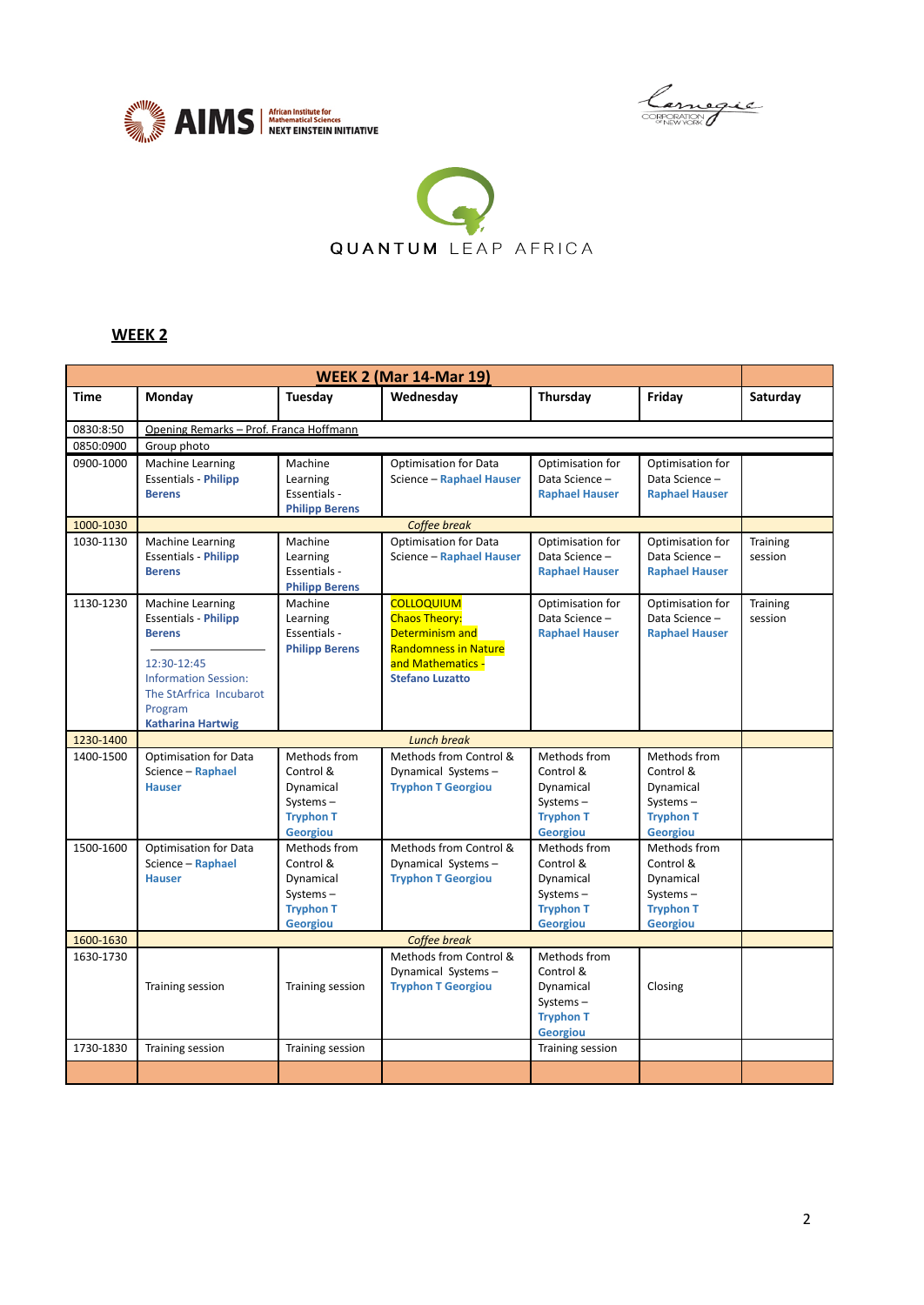





## **WEEK 3**

| <b>WEEK 3 (Mar 21-Mar 25)</b> |                       |                                         |                       |                       |                     |          |
|-------------------------------|-----------------------|-----------------------------------------|-----------------------|-----------------------|---------------------|----------|
| <b>Time</b>                   | Monday                | Tuesday                                 | Wednesday             | Thursday              | Friday              | Saturday |
| 0830:0850                     |                       | Opening Remarks - Prof. Franca Hoffmann |                       |                       |                     |          |
| 0850:0900                     | Group photo           |                                         |                       |                       |                     |          |
| 0900-1000                     | Statistics &          | Problem Solving                         | Statistics &          | Statistics &          | Problem Solving     |          |
|                               | Scientific            | with Data                               | Scientific            | Scientific            | with Data Science - |          |
|                               | Methods $-$           | $Science -$                             | $Methods -$           | $Methods -$           | <b>David Stern</b>  |          |
|                               | <b>Peter J Diggle</b> | <b>David Stern</b>                      | <b>Peter J Diggle</b> | <b>Peter J Diggle</b> |                     |          |
| 1000-1030                     |                       |                                         | Coffee break          |                       |                     |          |
| 1030-1130                     | Statistics &          | Problem Solving                         | Statistics &          | Statistics &          | Problem Solving     |          |
|                               | Scientific            | with Data                               | Scientific            | Scientific            | with Data Science - |          |
|                               | Methods $-$           | Science-                                | $Methods -$           | $Methods -$           | <b>David Stern</b>  |          |
|                               | <b>Peter J Diggle</b> | <b>David Stern</b>                      | <b>Peter J Diggle</b> | <b>Peter J Diggle</b> |                     |          |
| 1130-1230                     | Statistics &          | Problem Solving                         |                       | Statistics &          | Problem Solving     |          |
|                               | Scientific            | with Data                               | <b>Guest Speaker:</b> | Scientific            | with Data Science - |          |
|                               | Methods $-$           | $Science -$                             | <b>Prince Osei</b>    | Methods $-$           | <b>David Stern</b>  |          |
|                               | <b>Peter J Diggle</b> | <b>David Stern</b>                      |                       | <b>Peter J Diggle</b> |                     |          |
| 1230-1400                     |                       |                                         | <b>Lunch break</b>    |                       |                     |          |
| 1400-1500                     | Problem Solving       | Statistics &                            | Research              | Problem Solving       |                     |          |
|                               | with Data             | <b>Scientific</b>                       | methodology           | with Data             | Training session    |          |
|                               | Science -             | Methods $-$                             | session               | Science -             |                     |          |
|                               | <b>David Stern</b>    | <b>Peter J Diggle</b>                   |                       | <b>David Stern</b>    |                     |          |
| 1500-1600                     | Problem Solving       | Statistics &                            | Research              | Problem Solving       |                     |          |
|                               | with Data             | Scientific                              | methodology           | with Data             | Training session    |          |
|                               | $Science -$           | Methods $-$                             | session               | $Science -$           |                     |          |
|                               | <b>David Stern</b>    | <b>Peter J Diggle</b>                   |                       | <b>David Stern</b>    |                     |          |
| 1600-1630                     | Coffee break          |                                         |                       |                       |                     |          |
| 1630-1730                     |                       |                                         | Research              |                       |                     |          |
|                               | Training session      | Training session                        | methodology           | Training session      | Closing             |          |
|                               |                       |                                         | session               |                       |                     |          |
| 1730:1830                     | Training session      | Training session                        |                       | Training session      |                     |          |
|                               |                       |                                         |                       |                       |                     |          |
|                               |                       |                                         |                       |                       |                     |          |
|                               |                       |                                         |                       |                       |                     |          |